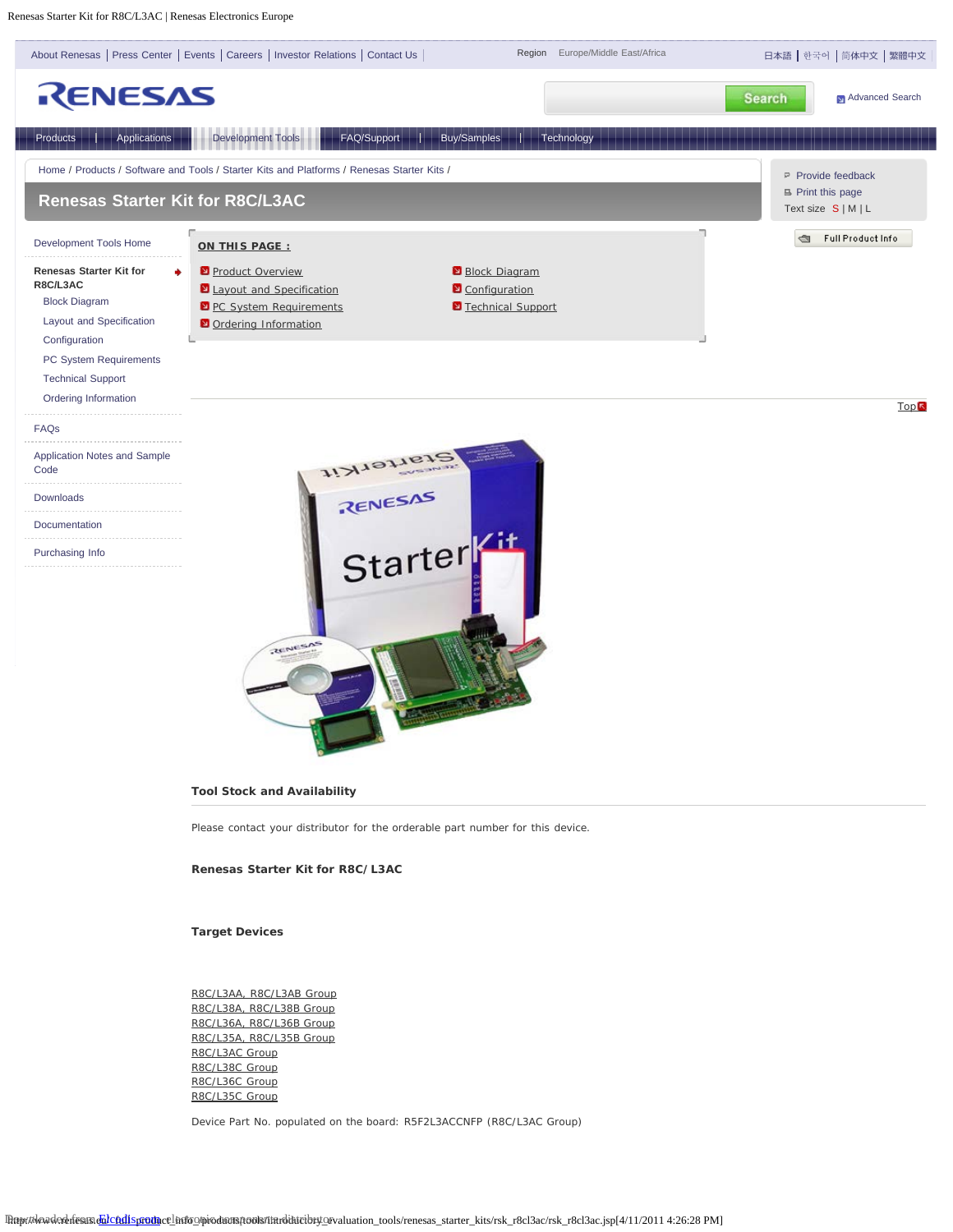## **Product Overview**

The Renesas Starter Kit for R8C/L3AC is intended as a user-friendly introductory and evaluation tool for the R8C/L3AC microcontroller. The board also provides a useful platform for evaluating the Renesas suite of development tools for coding and debugging, using Highperformance Embedded Workshop as well as programming the device using E8a emulator and/or Flash Development Toolkit.

The Renesas Starter Kit for R8C/L3AC may be connected to the host PC using a simple RS232 serial connection or via the included USB E8a on chip debugging interface.

The purpose of the board is to enable the user to evaluate the capabilities of the device and its peripherals by giving the user a simple platform on which code can be run only minutes from opening box. It can also prove an invaluable tool in development by providing a useful test platform for code already debugged using one of our more powerful emulation tools.

#### **Functional Representation**



## **Board Layout**

The LCD Application Board V2 and the LCD display module is supplied as a detachable sub-board. The board dimensions are 100 mm by 120 mm, detailed dimensions are available in the user manual. **Top** 

**Top**<sup></sup>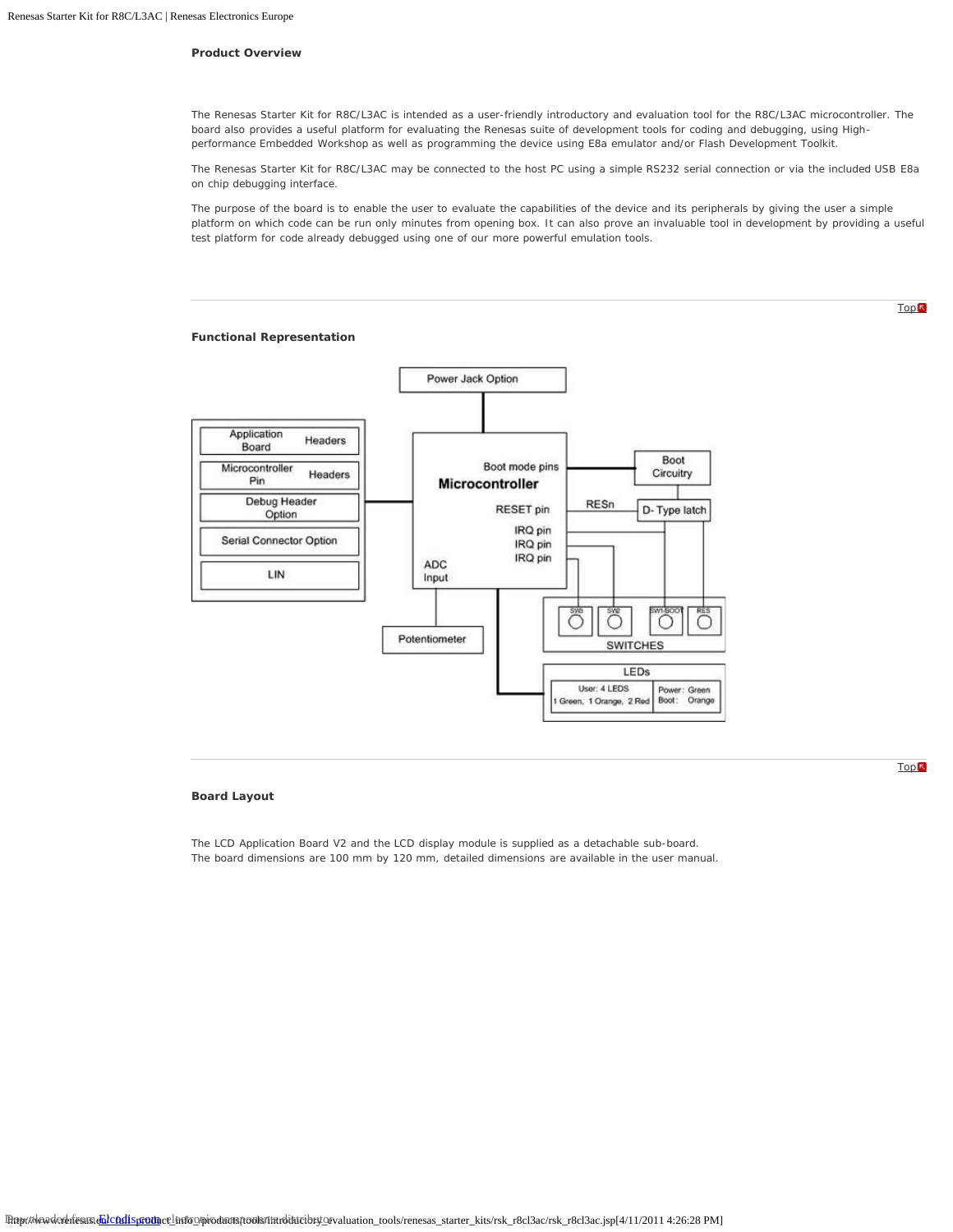

## **Board Specification**

| lltem                                                 | Specification                                                 |  |  |
|-------------------------------------------------------|---------------------------------------------------------------|--|--|
| Microcontroller                                       | R5F2L3ACCNFP                                                  |  |  |
|                                                       | Main: 20 MHz                                                  |  |  |
| Input Clock                                           | Sub: 32.768 kHz                                               |  |  |
| <b>IPotentiometer</b>                                 | Single-turn, 10 kΩ                                            |  |  |
|                                                       | Power indicator: green x 1                                    |  |  |
| <b>ED</b>                                             | Boot indicator: orange x 1                                    |  |  |
|                                                       | User: green x 1, orange x 1, red x 2                          |  |  |
|                                                       | Reset x 1                                                     |  |  |
| <b>I</b> Switch                                       | User/Boot x 1                                                 |  |  |
|                                                       | User x 2                                                      |  |  |
| DC Power Jack                                         | 5 V Input                                                     |  |  |
| 14-pin box header<br>IE8a Header                      |                                                               |  |  |
| RS232 Serial Connector                                | 9-pin DSUB                                                    |  |  |
| LCD Display Connector                                 | 14-pin socket                                                 |  |  |
| LIN Connector                                         | 2.54 mm pitch, 3-pin (VBAT x 1, LIN Bus Line x 1, Ground x 1) |  |  |
| Microcontroller Pin Header  2.54 mm pitch, 26-pin x 4 |                                                               |  |  |
|                                                       |                                                               |  |  |

Bayy.tokondcebdesandalcadis.promoclinito@pioducts/tools/finrditticibry\_evaluation\_tools/renesas\_starter\_kits/rsk\_r8cl3ac/rsk\_r8cl3ac.jsp[4/11/2011 4:26:28 PM]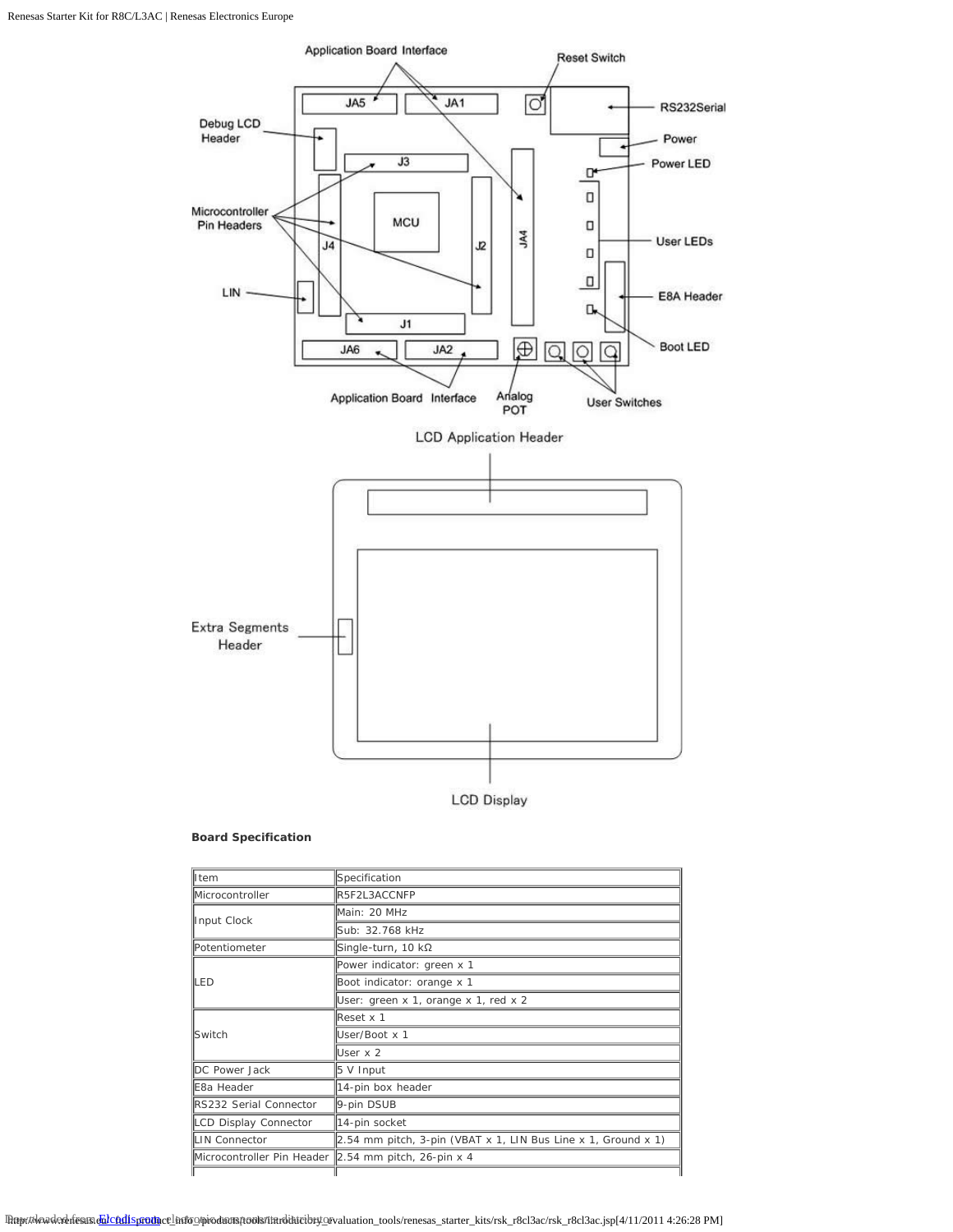# $\|$ Application Board Interface $\|$ 2.54 mm pitch, 26-pin (JA1, JA2), 24-pin (JA5, JA6), 50-pin (JA4) $\|$

\* LIN Connector, Microcontroller Pin Header and Application Board Interface are not contained in the product. (except JA4)

#### **Kit Contents**

- CPU Board
- Detachable LCD Application Board V2
- Detachable LCD Display Module
- Detachable AD Adjustment Shaft
- E8a Emulator
- Connection Cable (USB Cable, User Interface Cable)
- Quick Start Guide
- CD-ROM
	- Documents: User Manual, Tutorial, and more
	- IDE: High-performance Embedded Workshop
	- C Compiler: M3T-NC30WA Evaluation Version
	- Debugger: E8a Emulator Debugger
	- Flash Memory Programmer: Flash Development Toolkit Evaluation Version

#### **Notes**

The M3T-NC30WA Evaluation Version does not come with technical support services. In addition, The M3T-NC30WA Evaluation Version has some restrictions compared to the M3T-NC30WA Professional Version.

#### **Trial period: 60 days**

The link size will be limited to 64 KB after 60 days.

The Flash Development Toolkit Evaluation Version does not come with technical support services.

#### **PC System Requirements**

- IBM PC/AT or compatible PC (USB interface necessary) \*1
- Intel Pentium 600 MHz or higher \*3
- Memory 128 MB or higher
- Microsoft Windows 2000/ Windows XP/ Windows Vista \*2
- \*1: IBM and PC/AT are registered trademarks of International Business Machines Corporation of the U.S.
- \*2: MS, MS-DOS and Windows are registered trademarks of Microsoft Corporation of the U.S.
- \*3: Pentium is a trademark of Intel Corporation of the U.S.

### **Technical Support**

If you encounter problems concerning the bundled debugger (E8a), please contact http://www.renesas.com/inquiry.

When contacting us, please have the following information ready: your name, company name, department name, fax number, MCU part number (ex. MCU: R5F2L3ACCNFP), tool part number, version of debugger and a brief description of the problem.

**C Compiler M3T-NC30WA Evaluation Version and Flash Development Toolkit Evaluation Version do not come with technical support services.**

#### **Ordering Information**

This product can be purchased through the normal sales channels.

# **Top**

**Top** 

# **Top**